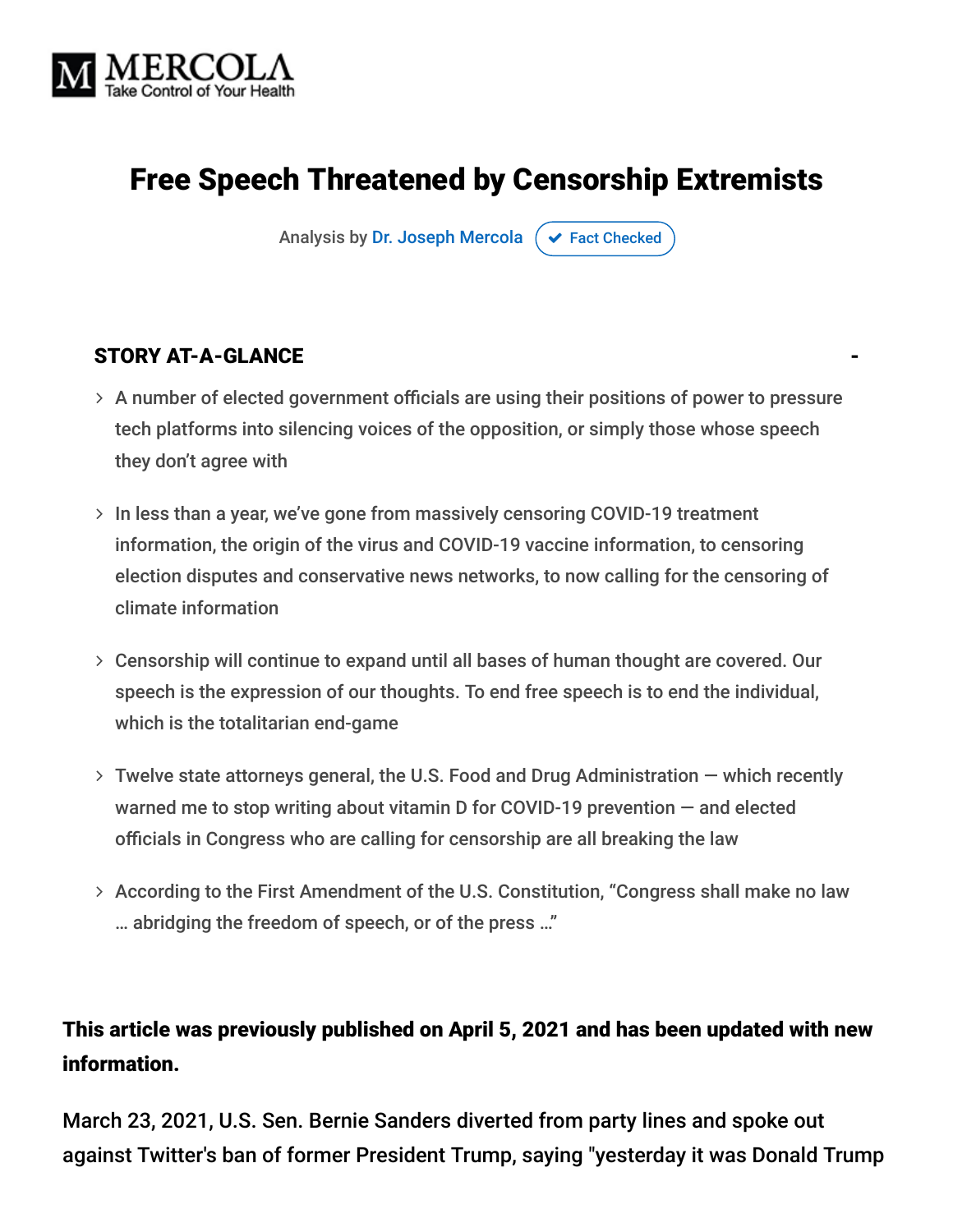who was banned and tomorrow it could be somebody else who has a very different point of view." He also noted that it is risky to have a "handful of high tech people" controlling speech in America. 1

Indeed, Trump is far from alone in being censored these days, but Sanders is not telling the whole truth when he lays all of the blame for censorship on Big Tech. Disturbingly, a number of elected government officials are using their positions of power to actually pressure tech platforms into silencing voices of the opposition, or simply those whose speech they don't agree with. As reported by Jonathan Turley: $^2$ 

*"… Sanders' … view … is in sharp contrast to his Democratic colleagues who celebrated the ban and called for more censorship. One of the leading voices of censorship in the Senate is Sen. Richard Blumenthal (D., Conn.) [who] chastised Big Tech for waiting so long to issue such bans: 'The question isn't why Facebook and Twitter acted, it's what took so long and why haven't others?' …*

*Democrats have abandoned long-held free speech values in favor of corporate censorship … When Twitter's CEO Jack Dorsey came before the Senate to apologize for blocking the Hunter Biden story before the election as a mistake, senators pressed him and other Big Tech executive for more censorship."*

### Public Officials Call for Selective Elimination of Free Speech

Other public officials calling for the selective elimination of free speech include:

- Mazie Hirono, D-Hawaii, who pressed Facebook and Twitter to make their bans of Donald Trump permanent
- California U.S. House Democrats Anna Eshoo and Jerry McNerney, who went so far as to demand a dozen cable, satellite and streaming TV companies censor or remove entire news networks (Fox News, Newsmax and OANN) 3
- Pennsylvania Democratic Congressman Mike Doyle, who asked Facebook and Twitter to remove a dozen accounts, including mine, from their platforms during a House hearing on disinformation and extremism<sup>4</sup>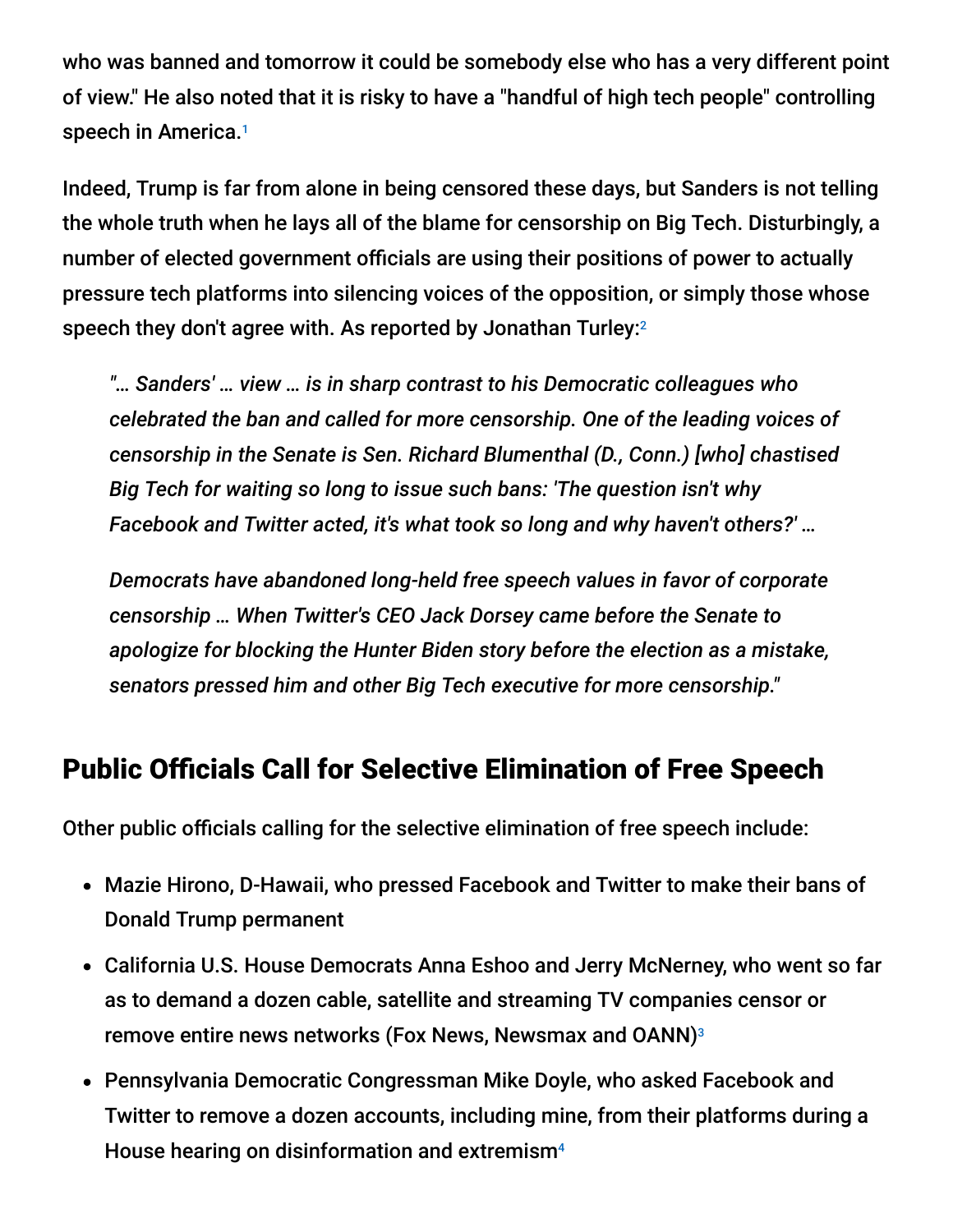• Delaware Democratic Sen. Chris Coons, who urged Twitter to expand its censorship categories to prevent the sharing of "climate denialism" views 5

See how quickly things escalate? In less than a year, we went from massively censoring COVID-19 treatment information, the origin of the virus and COVID-19 vaccine information, to censoring election disputes and conservative news networks, to now calling for the censoring of climate information. And, believe me, it will not stop there either. It'll go on and on until all bases of human thought are covered.

Doyle isn't the only one calling for the illegal elimination of my First Amendment rights. A dozen state attorneys general are also urging social media platforms to remove my content, $<sup>6</sup>$  and this based on the opinions of two small, mysterious groups that no one</sup> knows anything about. As reported by The Hill, March 27, 2021: 7

*"Public health officials have been warning about the dangers of vaccine misinformation as the country seeks to inoculate enough Americans to reach herd immunity. Just this week the CEOs of Facebook, Google and Twitter were [questioned before Congress](https://thehill.com/policy/technology/545017-lawmakers-grill-big-tech-ceos-on-misinformation-leading-to-capitol-riot) on their responsibility to combat disinformation spread on their platforms …*

*Ahead of the hearing, a group of [12 state attorneys general sent a letter](https://thehill.com/policy/technology/544789-12-state-attorneys-general-urge-facebook-twitter-to-do-more-on-vaccine) to Facebook and Twitter calling for 'immediate steps to fully enforce your companies' guidelines against vaccine misinformation.'*

*[A recent report](https://thehill.com/changing-america/well-being/prevention-cures/544712-twelve-anti-vaxxers-are-responsible-for-two) from the Center for Countering Digital Hate and Anti-Vax Watch found that most of the anti-vaccine content circulating online can be tied to 12 people, several of whom are figures in the health and wellness spheres."*

### Journalism Has Died an Ignoble Death

The Financial Times also published a hit piece citing the Center for Countering Digital Hate (CCDH) report:<sup>8</sup>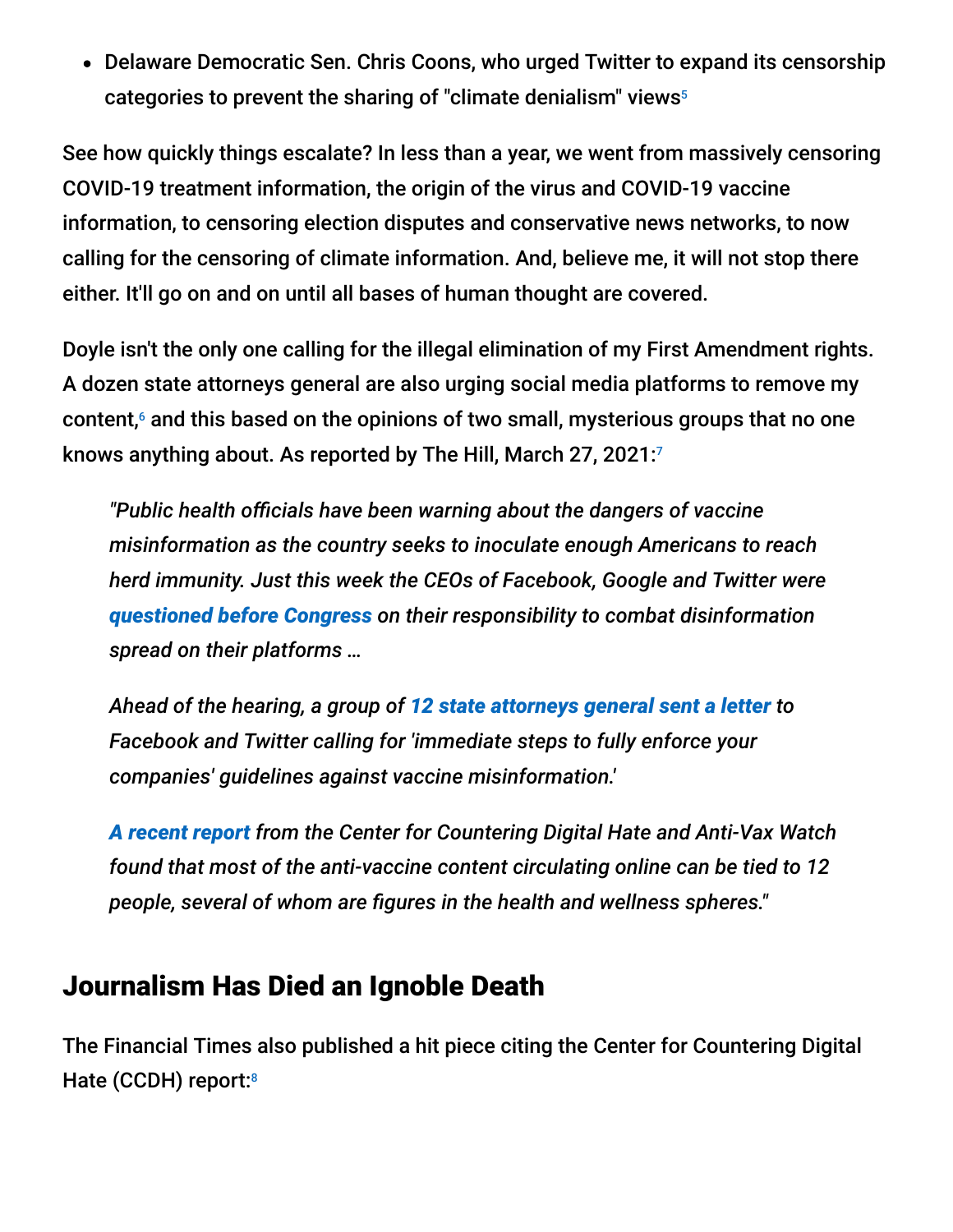*"Social media companies are facing renewed pressure to clamp down on a small but dedicated group of anti-vaccine campaigners that researchers blame for flooding platforms with misinformation.*

*The Center for Countering Digital Hate has urged Facebook, Google and Twitter to ban 12 people it has found are responsible for about two-thirds of online antivaccine content, among them Robert F Kennedy Jr … and the alternative medicine entrepreneur Joseph Mercola …*

*Mercola, the most prolific among them, has 3.6m followers across his Facebook, Twitter and Instagram accounts, all of which are active.*

*In one of the sample posts highlighted by the CCDH, Mercola wrote on Instagram: 'Forced vaccination is part of the plan to 'reset' the global economic system.' Mercola's office did not respond to a request to comment."*

Standard practice in journalism has always been to contact the person you're writing about and give them an opportunity to respond to accusations. Of all the news outlets that published the CCDH's accusations, only the Financial Times reached out to us for  $comment - 30$  minutes before publication.

Still, we sent them a response before the deadline was up. As you can see, they claim we didn't, which is a blatant lie. They asked us to comment on the report, and we sent them our thoughts about the group that produced the report, the CCDH. Obviously, they chose to not include it, and to lie instead. This way, we end up looking "guilty." This is beyond exceptionally dishonest journalism, but that seems to be the norm these days.

Overall, the fact that multiple news outlets published the report of a tiny, obscure group, on or about the same day, without asking any questions about the group itself, is a surefire indication that a PR company such as Publicis Groupe or a similar group is directing this censorship campaign. (Publicis is a partner of the World Economic Forum that represents numerous major pharmaceutical companies.)

That's what PR companies do  $-$  they craft the messaging and coordinate the timing of the publication of that information. Reporters, meanwhile, have surrendered to this top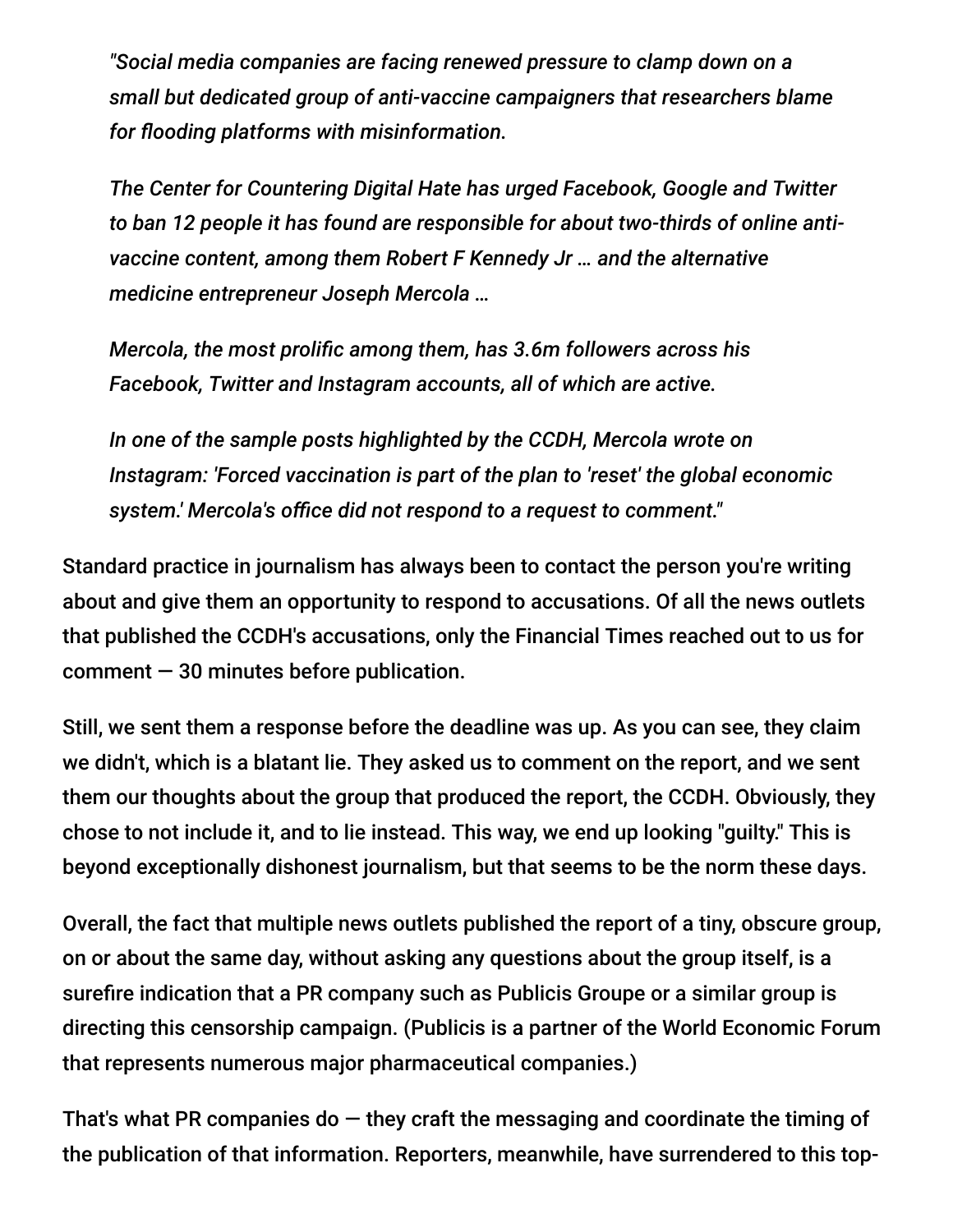down dissemination of "news" and ceased to even pretend that they're following journalistic standards.

### CCDH Is a Tool for Global Technocracy

The CCDH is a one-man organization with undisclosed funding and highly suspect connections to the global "deep state." You cannot even access the group's "About" page unless you go through the extra step of doing an online search for "CCDH and Imran Ahmed," the CCDH's founder CEO. 9

Aside from Ahmed, the CCDH consists of a single "Patron," British TV personality and Countdown host Rachael Riley, $10$  and a seven-person board of directors that "supports and scrutinizes" Ahmed's work. And, while funding is stated as coming primarily from "philanthropic trusts," no specific trusts are listed.

Digging into the composition of the board of directors provides us with some interesting clues as to what the CCDH really is, though. Through the connection of co-founder Morgan McSweeney — who left the CCDH for a chief of staff position with U.K. Labor Leader Keir Starmer — we can deduce that the CCDH is connected with the technocratic hub that is the Trilateral Commission, where Starmer is a serving member.<sup>11</sup>

The group can also be linked to other technocratic centers within the globalist network through its board chairman Simon Clark and board member Kirsty McNeill. 12

Clark is a senior fellow for the policy think-tank Center for American Progress and chairman of Foreign Policy for America, other members of which include Stephen Grand, a senior fellow of the Atlantic Council, and Avril Haines, former deputy director of the CIA and a participant in Event 201. 13

Simon also served as the first director of web services for Reuters, one of the three global news agencies responsible for curating a vast majority of the world's news.

McNeill, meanwhile, is a member of the European Council of Foreign Relations another key player behind the Great Reset  $-$  and director of policy for Save the Children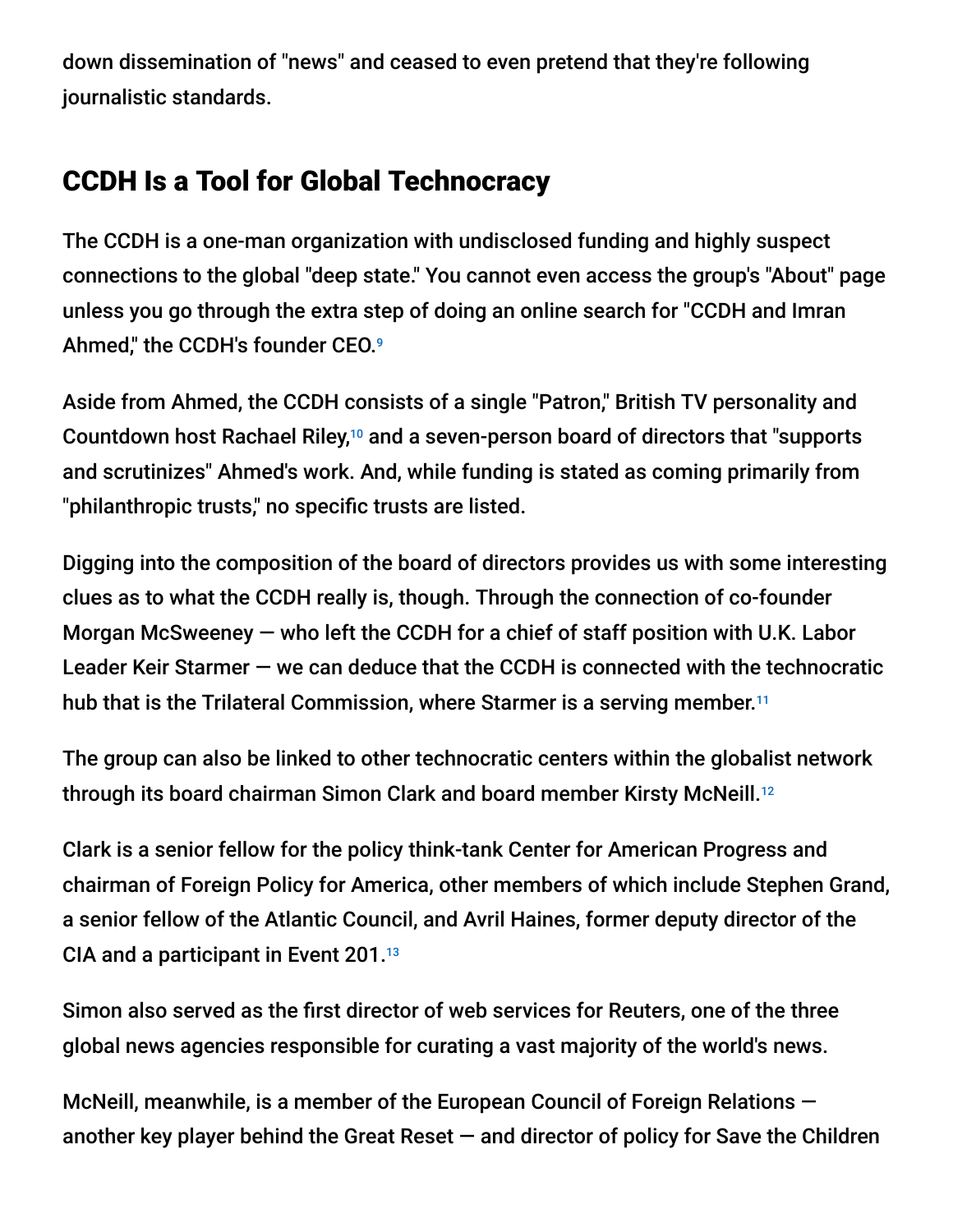Fund, which is funded by the Gates Foundation and a partner of Gates' GAVI Vaccine Alliance.

Another board member is Damian Collins, a member of the British Parliament and former chair of the House of Commons Digital, Culture, Media and Sport Select Committee. Collins also founded Infotagion, which "seeks to fight the disinformation contagion about COVID-19." 14

## What Real Extremism Looks Like

The CCDH works with an equally obscure group called Anti-Vax Watch, which recently put on a demonstration outside the halls of Congress. Ironically, while the CCDH claims to be anti-extremism, you'd be hard-pressed to find a clearer example of actual extremism than this Anti-Vax Watch demonstration, illustrated in this Tweet. 15

> Trer AntiVaxWatch @AntiVaxWatchOrg . 3h Ahead of today's hearing, we're out reminding Congress to urge tech CEOs to remove the Disinformation Dozen and #StopAntiVaxxers from spreading disinformation. bit.ly/39dZIWd



## Illegal for Government Officials to Threaten Free Speech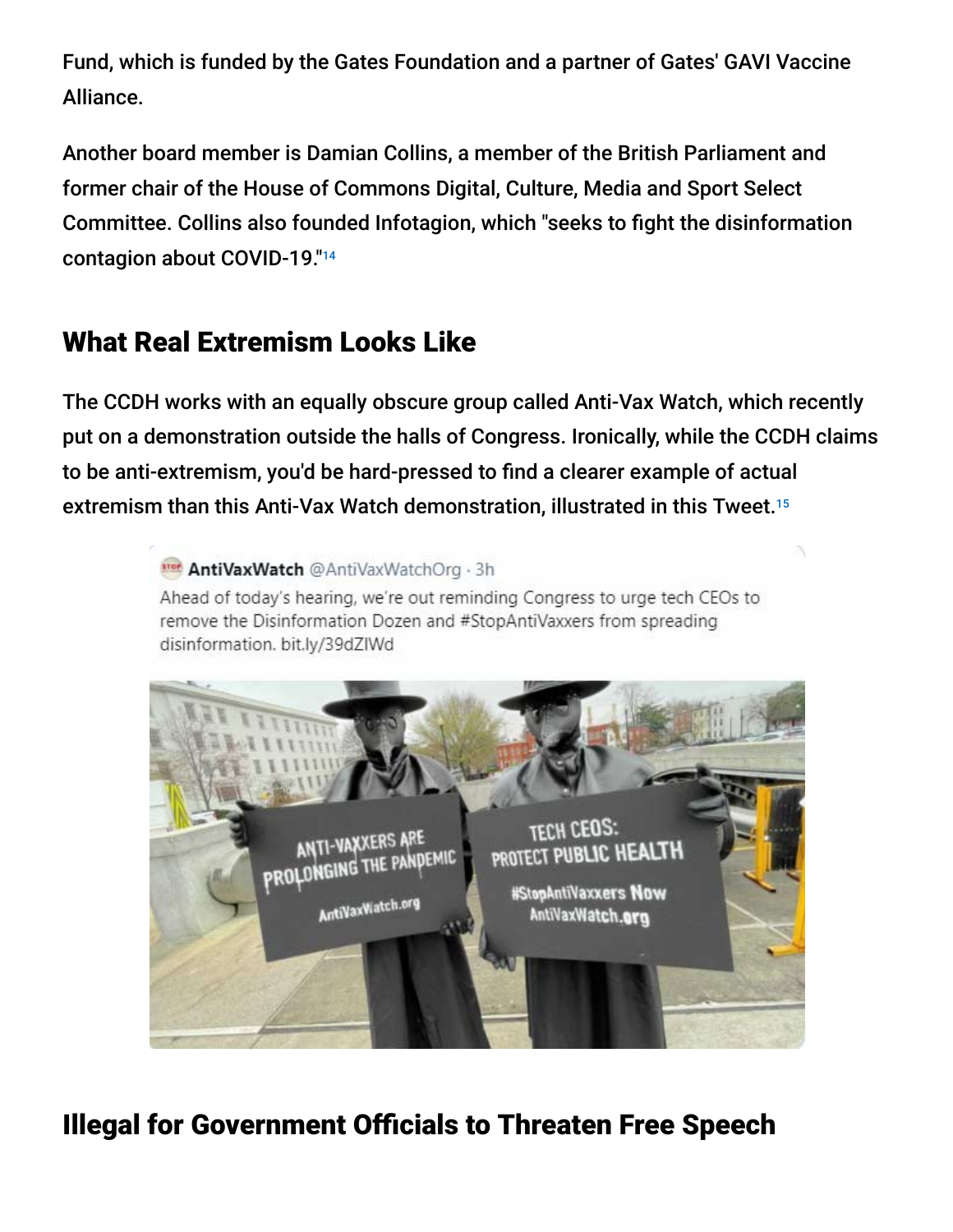The fact is, the government officials calling for censorship are committing an illegal act. Twelve state attorneys general, the U.S. Food and Drug Administration — which recently warned me to stop writing about vitamin D for COVID-19 prevention — and elected officials in Congress are all breaking the law.

# **<sup>66</sup>** Congress shall make no law ... abridging the  $\mathbf{f}$ **freedom of speech, or of the press … ~ First** Amendment, U.S. Constitution<sup>99</sup>

They're trying to wield the power of monopolistic Big Tech platforms to further their own personal interests, which is illegal. As noted in the First Amendment, which governs our freedom of speech: 16

*"Congress shall make no law respecting an establishment of religion, or prohibiting the free exercise thereof; or abridging the freedom of speech, or of the press; or the right of the people peaceably to assemble, and to petition the Government for a redress of grievances."*

Our speech is the expression of our thoughts. To end free speech is to end the individual, which is the totalitarian end-game. Our top priority must therefore be to defend ALL speech. You simply cannot single out certain speech for elimination. It's a slippery slope that can only end in one way, and that is in totalitarianism where all freedoms and rights of the individual are taken away.

You may think that some views are "wrong," but the correct way to address "wrong-think" is to present the counter-arguments and the data to support those arguments. When it comes to vaccines, simply saying "everyone has to get vaccinated in order to reach herd immunity" is not a universally valid argument that cannot be countered.

Many counter-arguments can be made, and they must be allowed to be made, if we want to preserve public health. Public officials should be listening to both sides, in order to find the best middle-ground. Instead, they are using their political power to influence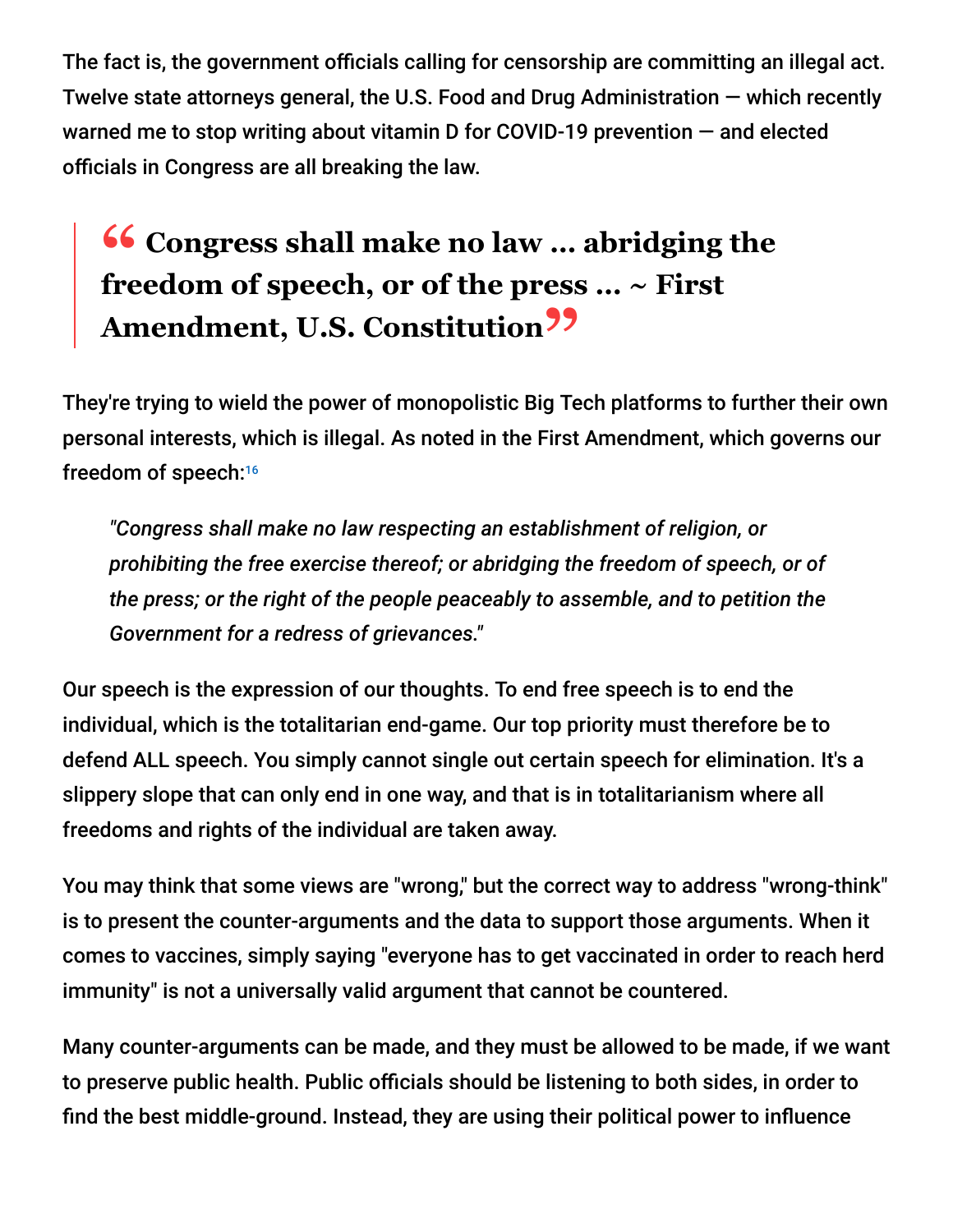tech monopolies to shut down all counter-views, and that's some really dangerous territory.

### Defending Freedom of Speech from Medical Fascists

In a recent article<sup>17</sup> posted on The Unz Review, Mike Whitney ties together the strands of the COVID-19 pandemic response and the subsequent censorship. I would encourage you to **[read the entire article](https://blogs.mercola.com/sites/vitalvotes/archive/2021/04/01/are-you-ready-to-be-an-outcast-for-refusing-the-covid-vaccine.aspx)** as it succinctly summarizes the reasons behind the censorship. I actually reached out to Mike to interview him.

He points out that behavioral psychologists have been employed by the government to promote the COVID-19 vaccination campaign and maximize vaccine uptake. And, if behavioral psychologists were used to coerce vaccine compliance, were they also relied upon to devise other pandemic restrictions?

*"Were the masks, the social distancing and the lockdowns all promoted … as a way to undermine normal human relations and inflict the maximum psychological pain on the American people?*

*Was the intention to create a weak and submissive population that would willingly accept the dismantling of democratic institutions, the dramatic restructuring of the economy, and the imposition of a new political order? These questions need to be answered,"* Whitney says. 18

Moreover, why does the government feel it needs a rapid response team to attack the opinions of those who question the "official narrative"? Why don't facts and data provide sufficient enough validation to line up for the COVID-19 vaccine? Whitney writes: 19

*"You might have also heard the term 'vaccine hesitancy' … The moniker is clearly intended to denigrate vaccine skeptics by suggesting that they have a mental condition, like paranoid schizophrenia. This is an effective way to discredit one's enemies, but it also shows the glaring weakness of the provaccine position.*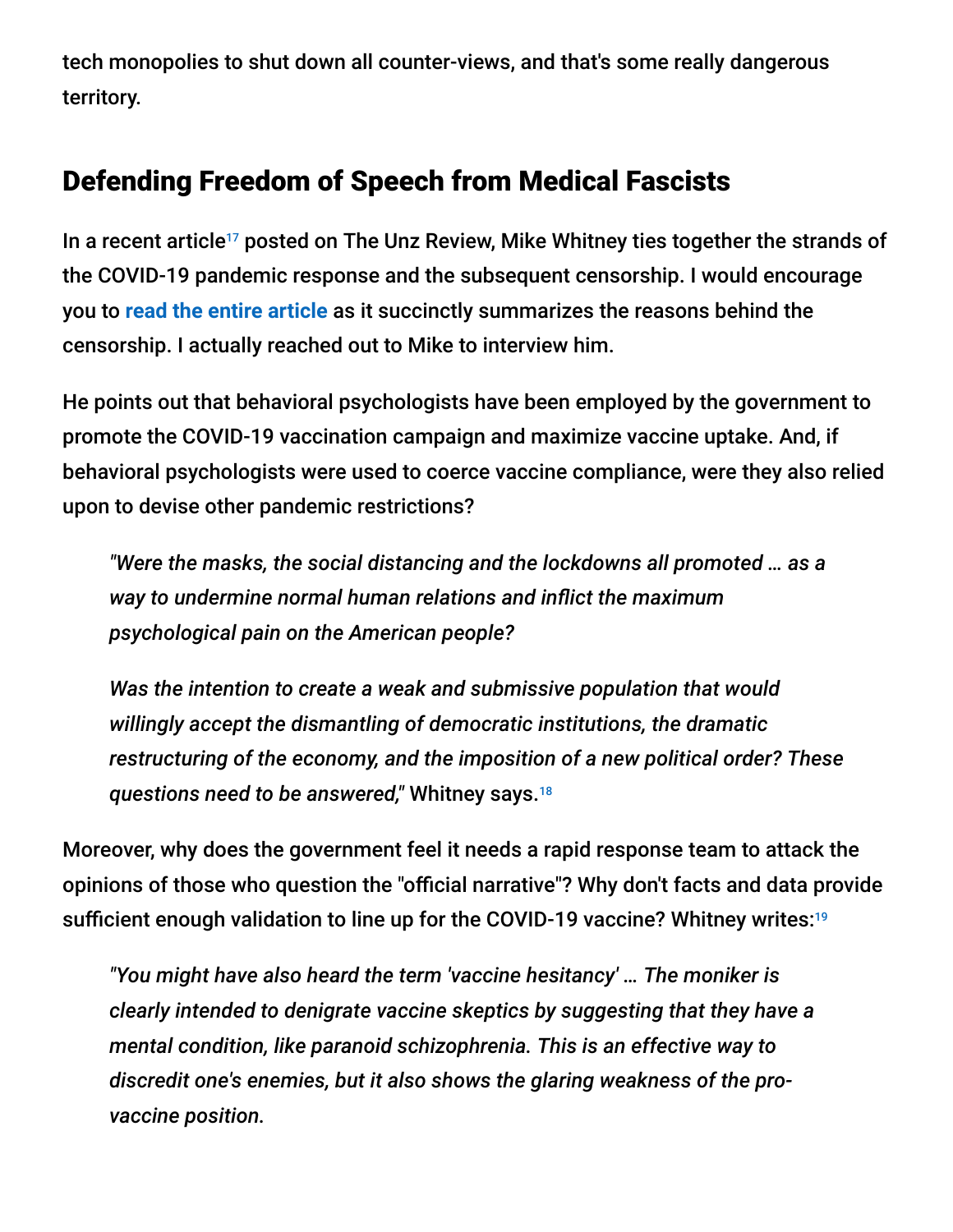*If the proponents of vaccination had something of substance to offer, they would rely on facts and data rather than ad hominin attacks. As it happens, the facts do not support their position.*

*Besides, 'vaccine hesitancy' is not a character flaw or a mental condition, it's the sign of someone who has taken responsibility for his own health and welfare. Ask yourself this: Why would a normal, rational person be eager to have an experimental cocktail injected into his bloodstream potentially triggering all manner of long-term ailments or death? Is that the choice a normal person would make?"*

Even more disturbing, a report by the National Institutes of Health not only focuses on countering objections to the vaccine rather than presenting facts that support vaccination, but it also appears intent on turning anyone who refuses the vaccine into a social outcast.

This is a radical step that harkens back to the Nazi's four-step process for dehumanizing the Jews, $^{20}$   $-$  prejudice, scapegoating, discrimination and persecution  $-$  a process necessary to get the German people to, by and large, agree with or at least go along with the plan to commit genocide.

"This is very scary stuff," Whitney writes.<sup>21</sup> "Agents of the state now identify *critics of the COVID vaccine as their mortal enemies. How did we get here? And how did we get to the point where the government is targeting people who don't agree with them? This is way beyond Orwell. We have entered some creepy alternate universe."*

### Defending First Amendment Rights Is Part of the Answer

While there are no easy answers to the situation we now find ourselves in, defending the freedom of speech is part of it, and that includes defending the First Amendment rights of those with whom we disagree. We all need to call on our political representatives to take a firm stand against all censorship.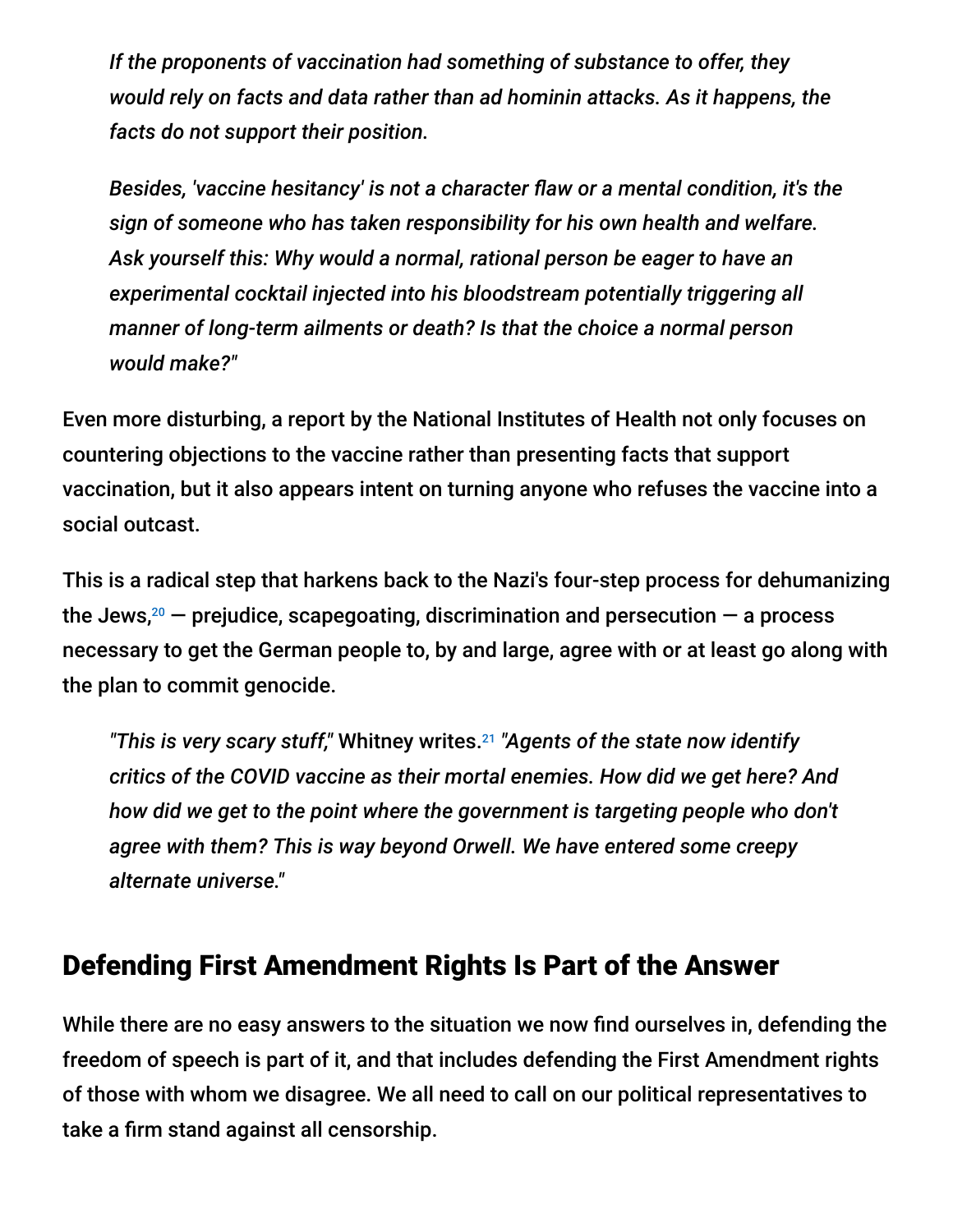Freedom of speech would undoubtedly be more easily secured were it not for tech monopolies having the power to eliminate anyone they don't want to hear from. The good news here is that a decentralized web is in the works.

I am currently working with some of the brightest minds in the tech space, all of whom are committed to preserving your personal freedoms and liberties. In this Web 2.0, tech monopolies will no longer have the ability to censor or profit from surveillance.<sup>22</sup>

In the meantime, consider ditching social media networks that erode your civil liberties, and to join those that promote freedom of speech instead. For example, free-speech alternatives to Facebook and Twitter include Gab, MeWe, Gettr, Minds and Parler. Uncensored alternatives to YouTube include Bitchute, Rumble, Brighteon, Banned.video and Thinkspot.

For content creators and alternative news sources that no longer have a social media presence due to censoring, subscribe to their newsletter if available, and/or mark their website in your favorites and check back on a regular basis.

As for the growing pressure to vaccinate or become a second-class citizen, I believe the answer is to stand firm in your belief, resist coercion and expose propaganda. There is strength in numbers, and we're now dealing with a global, rather than national, phenomenon.

Everyone, all around the world, face this rapidly approaching dilemma, but if largeenough numbers everywhere stand up for freedom, we can still win. And, in the long term, that will protect and benefit everyone, everywhere.

#### **Sources and References**

- <sup>1, 2, 5</sup> [JonathanTurney.org March 24, 2021](https://jonathanturley.org/2021/03/24/tomorrow-it-could-be-somebody-else-bernie-sanders-comes-out-against-trump-twitter-ban/)
- <sup>3</sup> [Glenn Greenwald Substack February 23, 2021](https://greenwald.substack.com/p/house-democrats-targeting-right-wing)
- <sup>4</sup> [Yahoo March 25, 2021](https://www.yahoo.com/now/social-media-ceos-hedge-whether-183017232.html)
- <sup>6</sup> [AG Letter to Tech CEOs March 24, 2021 \(PDF\)](https://drive.google.com/file/d/19g9jEHU6wm_an37TVPpTsO9txh9zztdY/view)
- $7$  [The Hill, March 27, 2021](https://thehill.com/changing-america/well-being/prevention-cures/545130-extremists-are-spreading-apocalyptic-warnings)
- <sup>8</sup> [Financial Times \(Archived\)](https://archive.is/CNbmQ)
- <sup>9</sup> [CCDH Our People](https://www.counterhate.com/our-people)